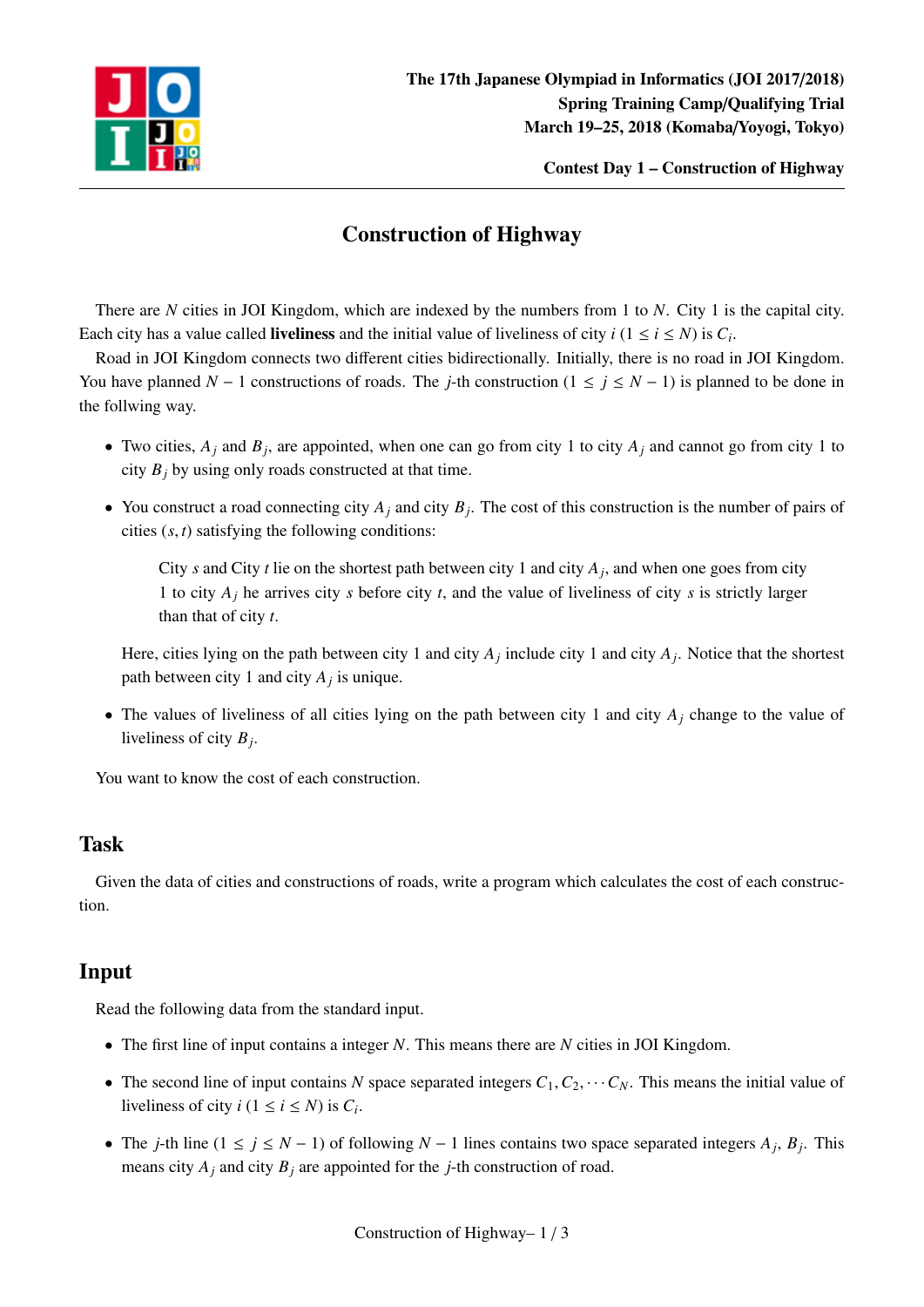

Contest Day 1 – Construction of Highway

# **Output**

Write  $N - 1$  lines to the standard output. The *j*-th line ( $1 \le j \le N - 1$ ) of output contains the cost of the *j*-th construction of road.

### **Constraints**

All input data satisfy the following conditions.

- $1 \le N \le 100000$ .
- $1 \le C_i \le 10000000000 (1 \le i \le N)$ .
- $1 \leq A_i \leq N (1 \leq i \leq N-1).$
- $\bullet$  1 ≤ *B*<sub>*j*</sub> ≤ *N* (1 ≤ *j* ≤ *N* − 1).
- By using roads constructed before the *j*-th construction, one can go from city 1 to city  $A_j$  and cannot go from city 1 to city  $B_j$  (1 ≤ *j* ≤ *N* − 1).

#### Subtask

There are 3 subtasks. The score and additional constraints of each subtask are as follows:

#### Subtask 1 [7 points]

•  $N \le 500$ .

#### Subtask 2 [9 points]

•  $N \leq 4000$ .

#### Subtask 3 [84 points]

There are no additional constraints.